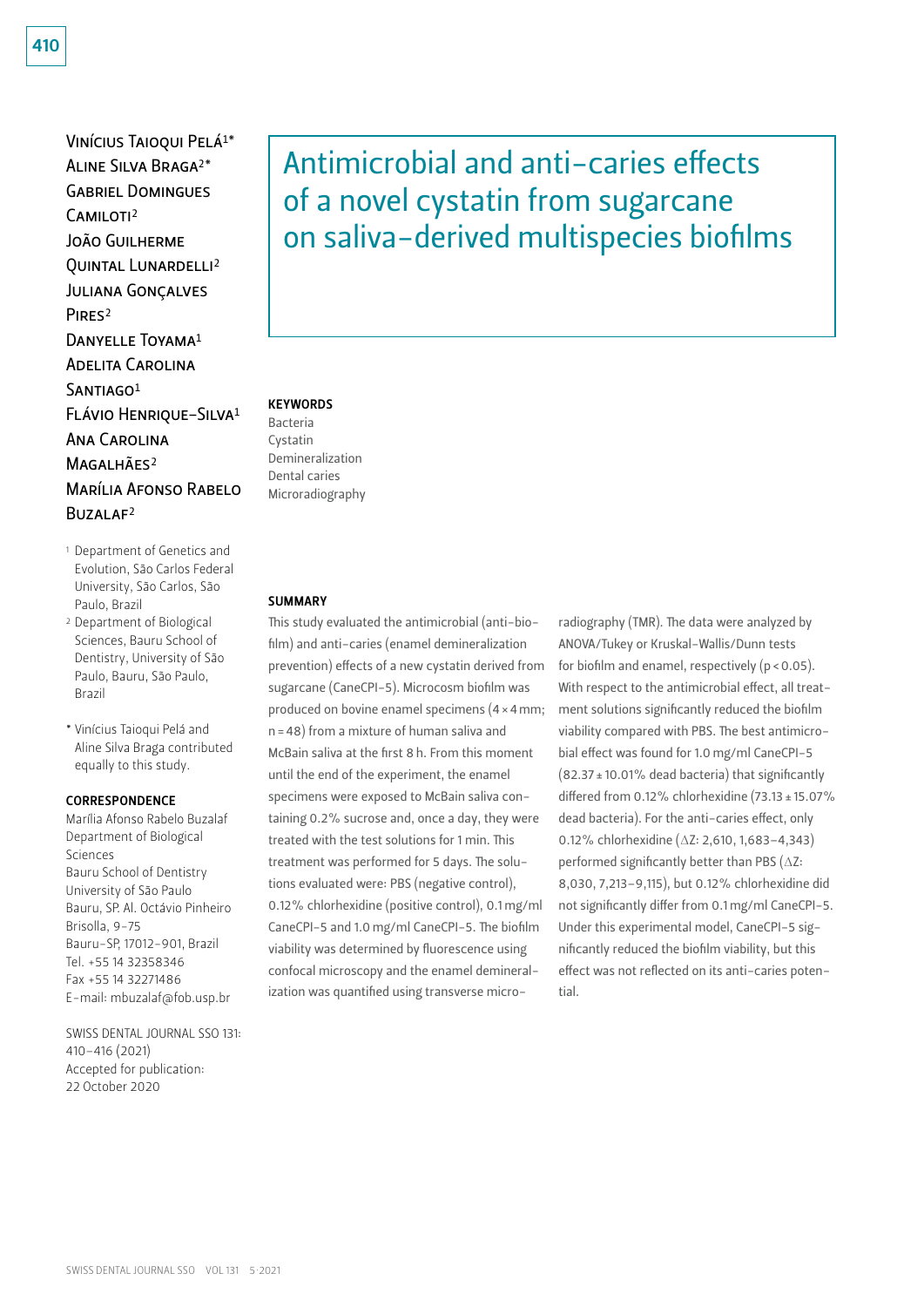# Introduction

The oral biofilm is formed by a community of microorganisms that are grouped three-dimensionally on the surface of the tooth structure. Within the oral biofilm, *Streptococcus mutans, Lactobacillus* spp, *Actinomyces, Fusobacterium, Porphyromonas, Selenomonas, Bifidobacteria, Scardovia,* and *Haemophilus* are involved in the initiation and development of caries (Tanner et al. 2011; Solbiati & Frias-Lopez 2018). Most of them are known to be acidogenic and acid tolerant. Thus, in the presence of fermentable carbohydrates, they produce acids that reduce the biofilm pH, which can lead, in the long term, to the development of a caries lesion (PITTS ET AL. 2017). In addition, some of these microorganisms produce insoluble extracellular polysaccharides from the sucrose in the functional biofilm matrix. Moreover, they protect the biofilm layer against the host defense, such as pH neutralization by salivary buffers and action of antimicrobial proteins (KOO ET al. 2013).

It is important to emphasize that the biofilm is not harmful to the host as long as there is symbiosis. For this, the hypothesis of the ecological plaque was stipulated, which proposes that microorganisms related to diseases can be found in healthy sites, but at low levels. However, homeostasis can be broken, leading to shifts in the balance of the microflora, thereby predisposing sites to disease (Marsh 1994).

Despite being prevented through the reduction in sugar consume and mechanical disorganization of the oral biofilm by toothbrushing (COLAK ET AL. 2013; RUGG-GUNN 2013), dental caries is still highly prevalent worldwide (Peres et al. 2019). Fluorides are broadly used to prevent dental caries (TEN CATE & Buzalaf 2019), but patients with high risk may need other approaches, such as antimicrobial agents (PLEMONS ET AL. 2014). The search for new compounds and methods for prevention of dental caries is object of several studies.

Given this need, a study using proteomic tools showed that cystatin-B was increased around 13-fold in the acquired enamel pellicle (AEP) after exposure to lactic acid. It was suggested that this acid-resistant protein might protect against dental caries (DELECRODE ET AL. 2015). However, when considering the clinical application of this protein, we must emphasize that an important factor is the cost for its production. In this sense, the use of human cystatin-B has not been feasible. For this reason, our group recently cloned and characterized a new cystatin derived from sugarcane, named CaneCPI-5 (Santiago et al. 2017). The protein has been shown to be soluble when produced in a bacterial expression system (in *Escherichia coli*), which facilitates its production and purification with a low cost. Furthermore, the treatment with CaneCPI-5 on bovine enamel surface protected against initial dental erosion and demonstrated strongly a binding force to enamel (Santiago et al. 2017).

Moreover, phytocystatins exhibit antimicrobial properties, since they inhibit cysteine peptidases (VAN WYK ET AL. 2016). CaneCPI-5 was shown to strongly inhibit cathepsins B, K, and L (Ki =  $6.87$ , 0.49, and 0.34 nM, respectively) (SANTIAGO et al. 2017), which makes its use to control the oral biofilm especially attractive. In the present study, we evaluated the antimicrobial (anti-biofilm) and anti-caries (enamel demineralization prevention) effects of CaneCPI-5, using a microcosm biofilm model. The null hypotheses tested were that CaneCPI-5 does not possess neither 1) antimicrobial nor 2) anti-caries effect in the model employed.

# Material and methods

## Saliva collection

This study was approved by the local Ethics Committee (86780918.5.0000.5417) and the participants signed an informed consent. Stimulated saliva was collected from ten healthy donors who refrained from ingesting foods and drinks and from brushing their teeth for two hours prior to collection. The donors fulfilled the following criteria: 1) normal salivary flow (stimulated and non-stimulated salivary flows > 1ml/min and >0.3ml/min, respectively), 2) previous history of caries, but no caries activity (no active white spot and/or cavitated lesions), 3) no gingivitis/periodontitis (gum bleeding or tooth mobility), 4) no ingestion of antibiotics three months prior to the experiment, and 5) no use of antimicrobial agents three months prior to the experiment. The saliva was collected under stimulation  $($  > 1 ml/min) by chewing a rubber material for ten minutes in the morning. After collection, the pool of saliva (132ml) was diluted in glycerol (70% saliva and 30% glycerol). Aliquots of 1 ml were stored at -80 °C (PRATTEN ET AL. 2003).

### Tooth specimens preparation

Bovine incisors underwent a process of screening and cleaning (removal of soft tissue) before specimens' preparation. Fortyeight enamel specimens (4mm×4mm) were prepared, using a semi-precision cutting machine ISOMET Low Speed Saw (Buehler Ltd., Lake Bluff, IL, USA). The specimens were polished in a metallographic polishing machine (Arotec, Cotia, Brazil) using water-cooled silicon-carbide discs (600-grade papers ANSI grit, Buehler, Enfield, USA) to remove grooves. The average surface roughness (Ra) was verified by contact profilometer coupled to Mahr Surf XCR 20 software (Mahr, Göttingen, Germany). Then, two thirds of the specimens surfaces were protected with nail polish to obtain control areas for the transverse microradiography (TMR) analysis and the specimens were sterilized using ethylene oxide (gas exposure time  $[30\% \text{ ETO}/70\% \text{CO}_2]$  for 4 h under a pressure of  $0.5 \pm 0.1 \,\mathrm{kgF/cm^2}$ ).

### Heterologous expression of CaneCPI-5

The sugarcane cystatin (CaneCPI-5) was recombinantly produced in bacterial strain (*E.coli Rosetta* DE3), transformed with the plasmid pET28aCaneCPI-5. The expressed protein was purified from the soluble fraction of bacterial cultures induced by isopropyl-beta-D-thiogalactosidium (IPTG) and submitted to centrifugation and sonication. Then, the purification was done by affinity chromatography, using columns containing nickel resin Ni-NTA Superflow (Qiagen) (SANTIAGO ET AL. 2017).

#### Microcosm biofilm formation and treatment

The experiment was performed as previously described (Braga et al. 2018). Firstly, the human saliva was defrosted and mixed with McBain artificial saliva (McBain 2009) in a proportion of 1:50. The McBain saliva was composed by 2.5 g/l mucin from porcine stomach (type II), 2.0g/l bacteriological peptone, 2.0g/l tryptone, 1.0g/l yeast extract, 0.35 g/l NaCl, 0.2 g/l KCl,  $0.2$  g/l CaCl<sub>2</sub>,  $0.1$  g/l cysteine hydrochloride,  $0.001$  g/l hemin, 0.0002 g/l vitamin K1, at pH 7.0. Then, the specimens were randomly divided among the groups according to the Ra values (specimens with  $0.100 \mu m$  until  $0.300 \mu m$  of enamel surface roughness were accepted), allowing similar enamel surface roughness means among the groups  $(0.146 \pm 0.033 \,\mu m)$ . In 24-well plates, the solution of human and McBain saliva was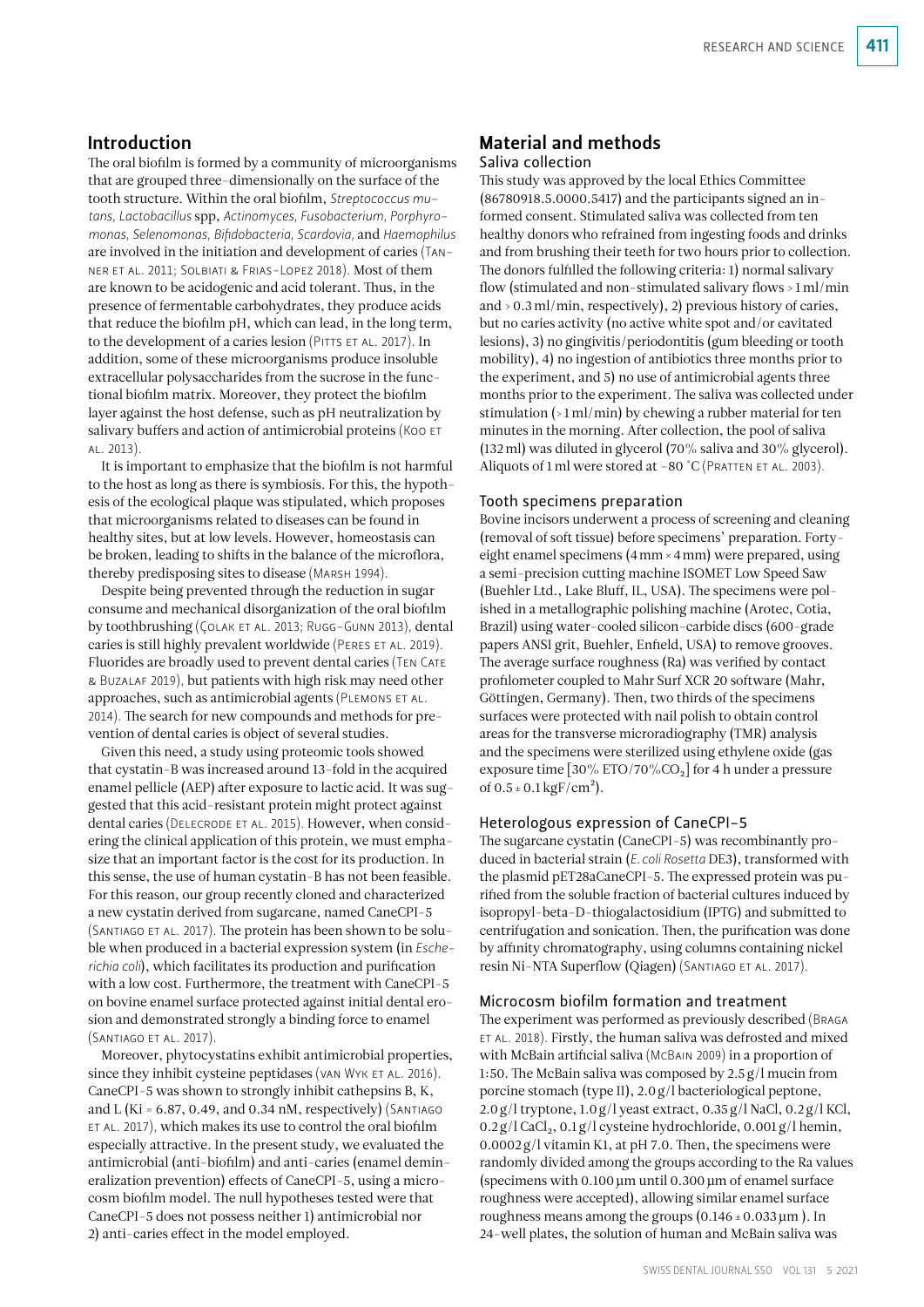added to each well (1.5ml/well) containing an enamel specimen and the microplates were incubated at  $5\%$  CO<sub>2</sub> and  $37$  °C. After eight hours, the enamel specimens were washed with phosphate-buffered saline (PBS, 5 s) and fresh McBain saliva (containing 0.2% sucrose) was added into the wells (1.5ml/ well). Furthermore, the microplates were incubated at  $5\%$  CO<sub>2</sub> at 37˚C for further 16 hours, finishing the first day.

From the second to the fifth day, the specimens were treated with the respective solutions (1ml/well) once a day for 60 s, according to the following groups  $(n=12/group): 1)$  PBS (negative control); 2) alcohol-free 0.12% chlorhexidine digluconate solution (PerioGard®, São Bernardo do Campo, Brazil); 3) 0.1mg/ml CaneCPI-5; 4) 1.0mg/ml CaneCPI-5. After the treatment, each day, the solutions were removed, the specimens were washed with PBS (5 s) and fresh McBain saliva (containing 0.2% sucrose) was added (1.5ml/well). The microplates were incubated at the same conditions previously described. The experiment was done in triplicate. Each experiment consisted of four specimens (total  $n=12$ ).

### Bacterial viability analysis

After the experimental phase, the biofilm formed on enamel was stained with nucleic acid markers diluted in PBS (1 ml PBS 1µl SYTO9 + 1µl propidium iodide, 10µl/well) (Live & Dead® cells viability assay, Thermo Fisher Scientific, Waltham, USA) for 15 min, without the presence of light. The biofilm was stained with SYTO 9 and propidium iodide. Both live and dead bacteria are permeable to SYTO 9, which binds DNA and RNA, emitting green fluorescence. Propidium iodide only permeates dead or damaged cells, emitting a red fluorescence (HANNIG ET al. 2013). Then, the confocal laser scanning microscope (CLSM) (Leica TCS SPE, Mannheim, Germany) and Leica Application Suite-Advanced Fluorescence software (LAS AF, Mannheim, Germany) were used to analyze the biofilm. The specimens were analyzed using an objective of 40× magnification with oil. The laser 488nm was used to detect the green color and emission wavelengths were adjusted to 500–590nm; the laser to propidium iodide was 532nm with 590–655nm. The biofilm was analyzed in 3D images with step size of 1μm. Three images  $(275 \,\mu m^2)$  were obtained from each specimen surface and analyzed using BioImage L 2.0 software, to quantify the presence of live and dead bacteria  $(\frac{0}{0})$  (CHAVES DE PAZ 2009)

# Transverse microradiography (TMR)

The samples were transversally sectioned into three parts. The middle part, containing the demineralized and protected area of the enamel and the subjacent dentin, was polished (laterally) to obtain slices with 80–100µm of thickness. The enamel slices were fixed in a specimen holder together with an aluminum calibration step wedge with 14 steps. A microradiograph was taken using an X-ray generator (Softex, Tokyo, Japan) on the glass plate at 20kV and 20mA (at a distance of 42 cm) for 13 min (Pires et al. 2018). The glass plates were developed for 5 min, rinsed in deionized water, fixed for 8 min in a dark environment, and then rinsed in running water for 10 min and air-dried (all procedures were done at 20 °C). The developed plate was analyzed using a transmitted light microscope fitted with a 20× magnification objective (Zeiss, Oberkochen, Germany), a CCD camera (Canon, Tokyo, Japan), and a computer. Two images per specimen were taken using data-acquisition (version 2012) and interpreted using calculation (version 2006) softwares from Inspektor Research System bv (Amsterdam, The Netherlands).

The mineral content was calculated, assuming the density of the mineral to be 3.15 kg l-1 and 87 vol $\%$  of mineral content for the sound enamel (Angmar et al. 1963). The lesion depth (LD, µm) and the integrated mineral loss (∆Z, %vol. µm) were calculated (ARENDS & TEN BOSCH 1992).

### Statistical analysis

All experiments were performed in triplicate with three data points for each replicate. Data from biofilm viability and TMR were statistically analyzed using Graph Pad Instat for Windows software (GraphPad Software Inc., San Diego, USA). The normal distribution and homogeneity were checked using Kolmogorov & Smirnov and Bartlett's tests, respectively. The % live and dead microorganisms from biofilms treated with the different solutions were compared using ANOVA followed by Tukey's test, while TMR data were analyzed by Kruskal-Wallis followed by Dunn's test. The level of significance was set at 5%.

# Results

### Biofilm viability

All the treatment solutions, except 0.1mg/ml CaneCPI-5, performed equally and were able to significantly reduce the number of live bacteria and increase the number of dead bacteria compared to the negative control (PBS) (Fig. 1). Moreover, 0.1mg/ml CaneCPI-5 did not significantly differ from 1.0mg/ml CaneCPI-5 and 0.12% chlorhexidine (Fig. 1). The best antimicrobial effect was found for 1.0 mg/ml CaneCPI-5 (82.37  $\pm$  10.01% dead bacteria) that significantly differed from 0.12% chlorhexidine  $(73.13 \pm 15.07\%$  dead bacteria). The corresponding percentages for  $0.1 \,\mathrm{mg/ml}$  CaneCPI-5 and PBS were  $65.62 \pm 19.64$  and  $46.90 \pm 21.64\%$ , respectively. Figure 2 shows the representative images obtained for each group using a CLSM.

# Transverse microradiography (TMR)

The median (95% CI) mineral losses (∆Z) found for PBS, 0.12% chlorhexidine, 0.1mg/ml CaneCPI-5 and 1.0mg/ml CaneCPI-5 were 8,030 (7,213–9,115), 2,610 (1,683–4,343), 7,850 (5,718–8,668) and 8,100 (7,435–9,108) %vol.µm, respectively. Only 0.12% chlorhexidine performed significantly better than PBS, but did not significantly differ from 0.1mg/ml Cane-CPI-5. In addition, no significant differences were detected between the two tested concentrations of CaneCPI-5 that did not significantly differ from PBS (Tab.I; Fig.3).

The median (95% CI) lesion depths for PBS, 0.12% chlorhexidine, 0.1 mg/ml CaneCPI-5 and 1.0 mg/ml CaneCPI-5 were 166  $(135-240)$ , 78  $(64-101)$ , 158  $(124-185)$  and 149  $(124-198)$  µm, respectively. Only 0.12% chlorhexidine presented the lowest lesion depth, significantly differed from all groups (Tab.I; Fig.3).

# **Discussion**

Due to the high prevalence of dental caries, several studies have been carried out to control the progression of this disease. To the best of our knowledge, this is the first study that evaluated the effect of CaneCPI-5 on the prevention of dental caries. We employed a microcosm biofilm model that represents the natural microbiota in its entirety (Braga et al. 2020; Hope & Wilson 2003) and is more appropriate than single-species (Ccahuana-Vasquez & Cury 2010) or abiotic models (Buzalaf et al. 2010). The microcosm biofilm is the closest in vitro model to the clinical situation (LEDDER ET AL. 2009; SIM ET AL. 2016) since it mimics the oral environment and reproduces the conditions of a supragin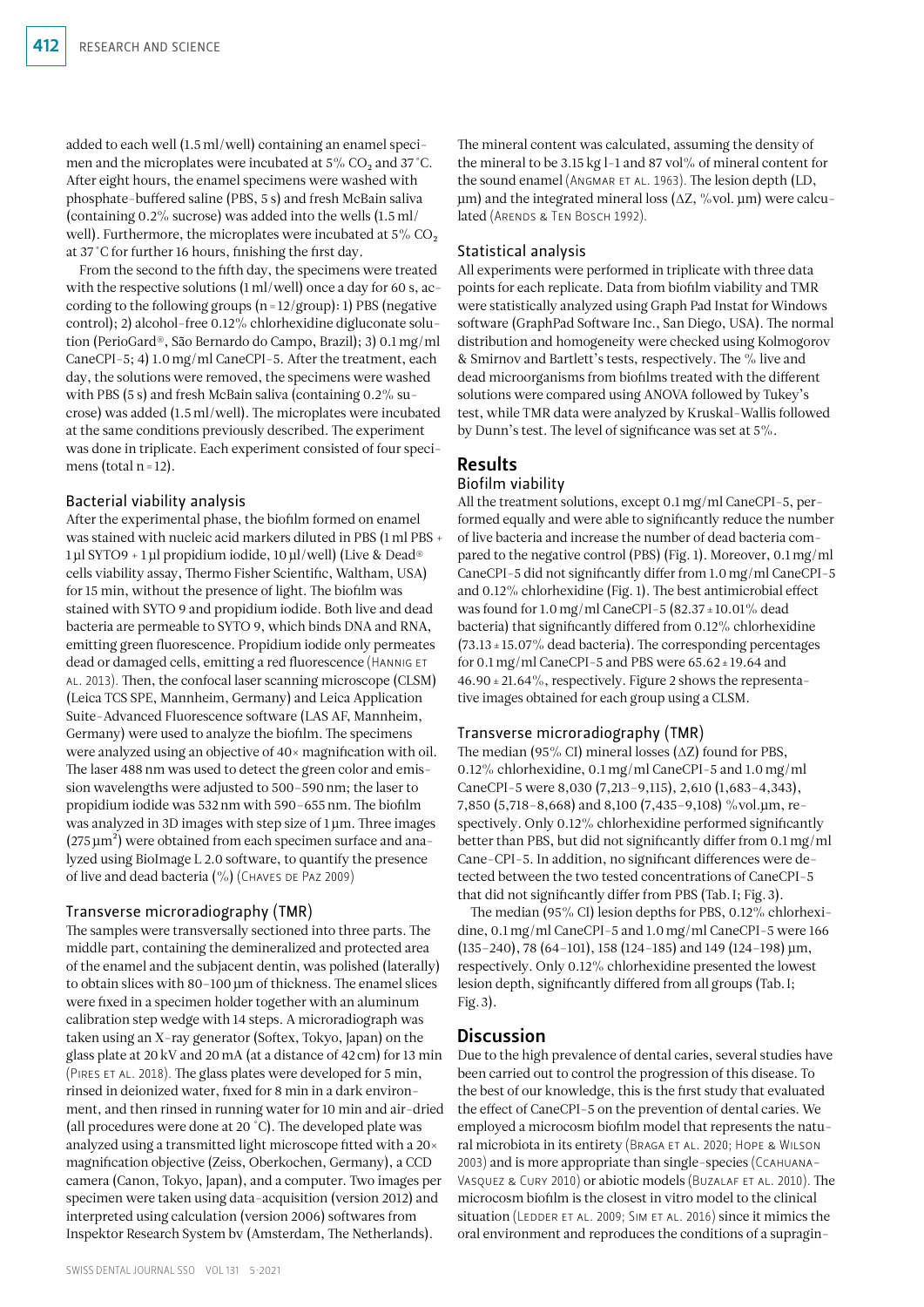Fig.1 Mean  $(*SD)$  percentage of live and dead bacteria after five days of microcosm biofilm formed on enamel specimens treated with different solutions. Distinct letters denote significant differences among



gival biofilm. Moreover, this model may become cariogenic upon exposure to sucrose (TANG ET AL. 2003; MCBAIN 2009).

In the present study, as a positive control we chose 0.12% chlorhexidine which is a well-established antimicrobial agent for oral biofilm control (MCGRATH ET AL. 2019) but has side effects such as tooth staining and dysgeusia (TARTAGLIA ET AL. 2019), which limits its use in the long term. The mouth rinse Perio-



| <b>Treatments</b>   | $\Delta$ Z (%vol.µm)                | Lesion depth $(\mu m)$       |
|---------------------|-------------------------------------|------------------------------|
| <b>PBS</b>          | 8,030 (7,213-9,115) <sup>b</sup>    | 166 (135 - 240) <sup>b</sup> |
| 0.12% chlorhexidine | $2,610(1,683-4,343)a$               | $78(64-101)$ <sup>a</sup>    |
| 0.1mg/ml CaneCPI-5  | 7,850 (5,718 - 8,668) <sup>ab</sup> | 158 (124-185)b               |
| 1.0 mg/ml CaneCPI-5 | 8,100 (7,435 - 9,108) <sup>b</sup>  | 149 (124-198) <sup>b</sup>   |

For each variable, means followed by distinct letters are significantly different (Kruskal-Wallis and Dunn's test,  $p < 0.05$ ). n = 12



Fig. 3 Representative TMR images of enamel specimens submitted to microcosm biofilm for five days and treated with different solution: A) PBS (negative control); B) alcohol-free 0.12% chlorhexidine digluconate solution;  $\overrightarrow{C}$ ) 0.1 mg/ml CPI-5; D) 1.0 mg/ml CaneCPI-5.



Fig. 2 Representative CLSM images from microcosm biofilms formed on enamel surface submitted to different treatments: A) PBS (negative control); B) alcohol-free 0.12% chlorhexidine digluconate solution; C) 0.1 mg/ml  $C$ PI-5; D) 1.0 mg/ml CaneCPI-5. Scale bar 20  $\mu$ m.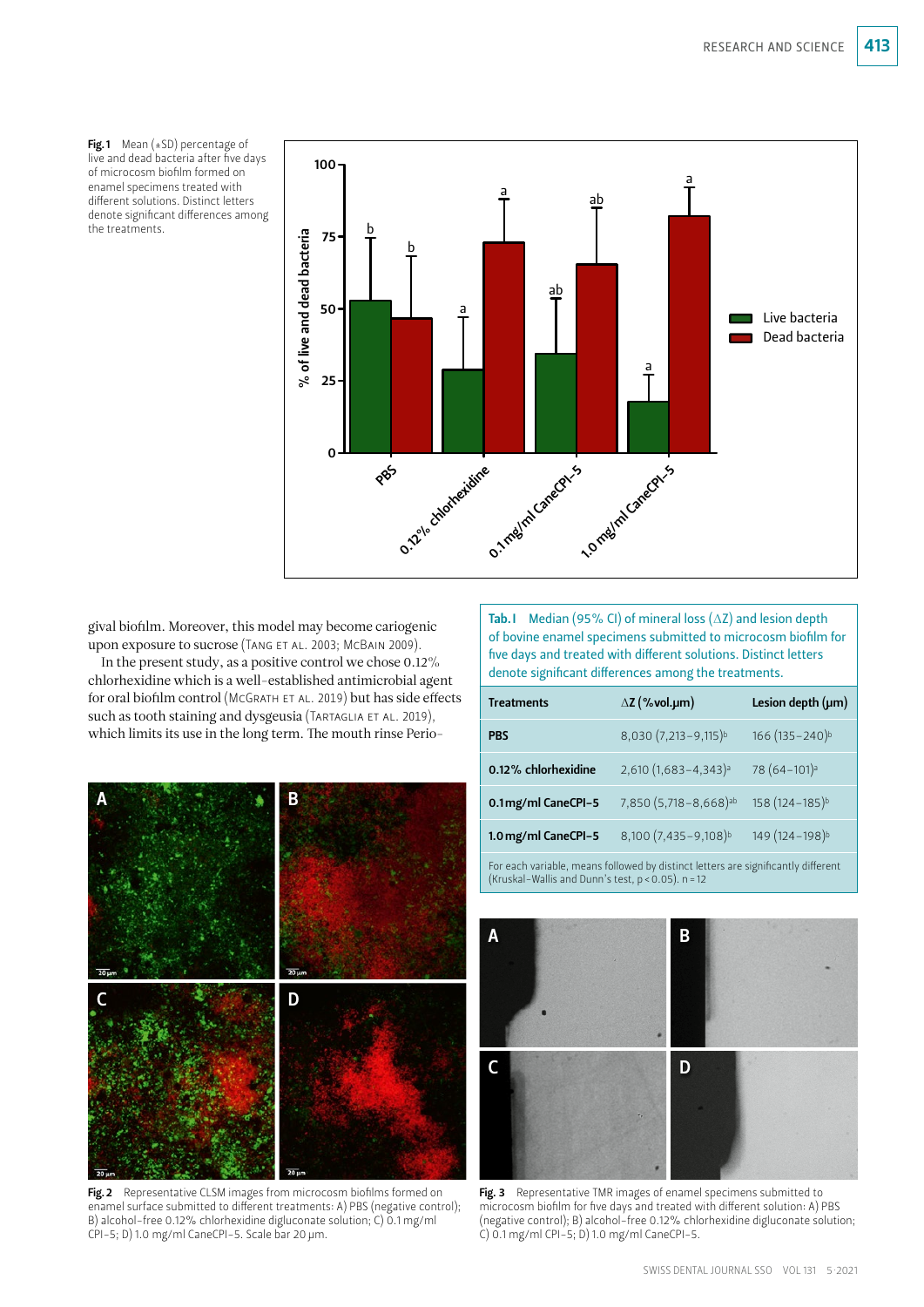Gard®, containing 0.12% chlorhexidine, has shown similar antimicrobial and anti-caries effects in previous studies (Coelho et al. 2017; Braga et al. 2018). The literature has shown that the effect of chlorhexidine compared with other antimicrobial agents is more pronounced in vitro than in vivo (Haerian-Ardakani et al. 2015). Chlorhexidine has already been shown to interfere with lactate production and during transport of sugar into the bacteria (Davies 1973; Walsh et al. 2015). However, chlorhexidine is also known to induce side effects such as tooth discoloration and astringent taste under uninterrupted use (James et al. 2017).

In addition, we tested two concentrations of CaneCPI-5. The concentration of 0.1mg/ml was chosen based on the protective effect against initial dental erosion in vitro (Santiago et al. 2017). Since this is the first study employing this protein for protection against caries, we included a 10-fold higher concentration of CaneCPI-5 to see if the antimicrobial and anti-caries effect could be greater. Our results revealed that, except for 0.1mg/ml CaneCPI-5, all treatment solutions had a similar performance and significantly reduced the biofilm viability compared to the negative control (Fig. 1 and 2). These results led to the rejection of the first null hypothesis, since CaneCPI-5 at the higher concentration had antimicrobial effect, which might be due to its action of inhibitor of cysteine cathepsins (Santiago et al. 2017). However, the antimicrobial effect was not directly translated into anti-caries effect, since only 0.12% chlorhexidine significantly reduced the mineral loss and lesion depth in comparison to the negative control (Tab.I and Fig.3). Despite 0.1mg/ml CaneCPI-5 did not significantly differ from 0.12% chlorhexidine regarding the mineral loss, it also did not significantly differ from placebo or 1.0mg/ml CaneCPI-5. Thus, according with the present protocol, the second null hypothesis was accepted.

Many possibilities may help to explain the lack of correspondence between the antimicrobial and anti-caries effects found in the present study: 1) CaneCPI-5 might have reduced the viability of microorganisms that are not related to dental caries. Colony-forming unit experiments, evaluating different types of bacteria such as streptococci and lactobacilli, could shed light into the interpretation of these data; 2) the cariogenic challenge was very severe, considering the high degree of mineral loss and depth of the lesions formed (Tab.I). In this sense, experiments employing milder cariogenic challenges, such as those involving less days under microcosm biofilm could be elucidative; 3) in the present protocol, the treatment with the test solutions started after the formation of the AEP. Considering that CaneCPI-5 has strong ability to bind to hydroxyapatite (Santiago et al. 2017) and that cystatins in the AEP are resistant to removal by lactic acid (DELECRODE ET AL. 2015), it would be interesting to perform experiments in which CaneCPI-5 is applied before the first incubation with saliva, in order to increase the amount of this acid-resistant protein in the AEP. This could potentialize its anti-caries effect that would then rely not only on its antimicrobial activity but also on its ability to reinforce the AEP. In addition, when we think about the possible clinical use of CaneCPI-5 to control caries, it is important to mention that both concentrations tested in the present study did not present a cytotoxic effect on human gingival fibroblasts, as evaluated by 3-(4,5-dimethyl-2-thiazolyl)-2, 5-diphenyl-2H-tetrazolium bromide (MTT) assay (unpublished data).

In conclusion, this is the first study evaluating the use of CaneCPI-5 to prevent dental caries. According to the protocol employed, the protein had antimicrobial activity that was not translated into anti-caries effect. These apparently not favorable results can be attributed to the protocol employed and should not discourage further studies using different designs. Future studies evaluating the types of bacteria affected by CaneCPI-5 should be conducted, as well as studies with reduced duration, since cavitation was observed in many specimens using the present model. Moreover, in future experiments the enamel specimens should be treated with CaneCPI-5 before incubation with saliva, in order to take advantage of its ability to bind to hydroxyapatite and act as an acid-resistant protein in the AEP. Our results open a new avenue for the development of dental products containing CaneCPI-5, such as a mouthwash. However, additional studies with other vehicles of application (such as gels) and on other surfaces (dentin) need to be conducted.

# Acknowledgements

We thank FAPESP (2018/12041-7) and CNPq (407853/2018-9) for regular research grants provided to the last author and FAPESP for the scholarship provided to VTP (2017/04857-4) and GDC (2018/02345-9). This study was financed in part by the Coordenação de Aperfeiçoamento de Pessoal de Nível Superior (CAPES), Brazil, under finance code 001. Flávio Henrique-Silva is the recipient of a research productivity scholarship from the National Council for Research and Development (CNPq 311746/2017-9). Marília Afonso Rabelo Buzalaf is the recipient of a research productivity scholarship from the National Council for Research and Development (CNPq 302371/2018-4).

# Conflict of interest statement

University of São Paulo and Federal University of São Carlos hold a patent pending at INPI (BR 10 2017 008691 7) on "Recombinant sugarcane cystatin to protect against erosive tooth wear and dental caries".

# Zusammenfassung

#### Einleitung

Oraler Biofilm ist eine komplexe Schicht aus verschiedenen in Matrix eingebetteter Mikroorganismen, der die äusseren Zahnoberflächen bedeckt. Unsere Gruppe klonte und charakterisierte kürzlich ein neues Cystatin aus Zuckerrohr namens CaneCPI-5. Dieses Protein schützte gegen In-vitro-Schmelzerosion. Hier untersuchten wir die antimikrobielle und die antikariöse (Verhinderung von Schmelzläsionen) Wirkung von CaneCPI-5 in einem Mikrokosmos-Biofilm-Modell.

### Material und Methoden

Mikrokosmos-Biofilm wurde auf 48 bovinen Schmelzproben (4mm×4mm) angezüchtet, und zwar aus einer Mischung von menschlichem Speichel (10 gesunde Spender) und McBain-Speichel während der ersten acht Stunden. Danach und bis zum Ende des Experiments wurden die Schmelzproben in McBain-Speichel mit 0,2% Saccharose aufbewahrt und einmal täglich mit den Testlösungen für eine Minute behandelt. Diese Behandlung erfolgte über fünf Tage. Vom zweiten bis zum fünften Tag wurden die Proben mit folgenden Lösungen behandelt (1ml/ Probe): 1) Ringerlösung (Negativkontrolle); 2) 0,12% Chlorhexidindiglutonat (PerioGard®); 3) 0,1mg/ml CaneCPI-5; 4) 1,0mg/ml CaneCPI-5. Die Biofilmvitalität wurde mittels einer Fluoreszenzmethode konfokal-mikroskopisch gemessen. Die lebenden Bakterien wurden mit SYTO9 gefärbt (grüne Fluoreszenz), die toten Keime mittels Propidiumiodid/SYTO9 (rote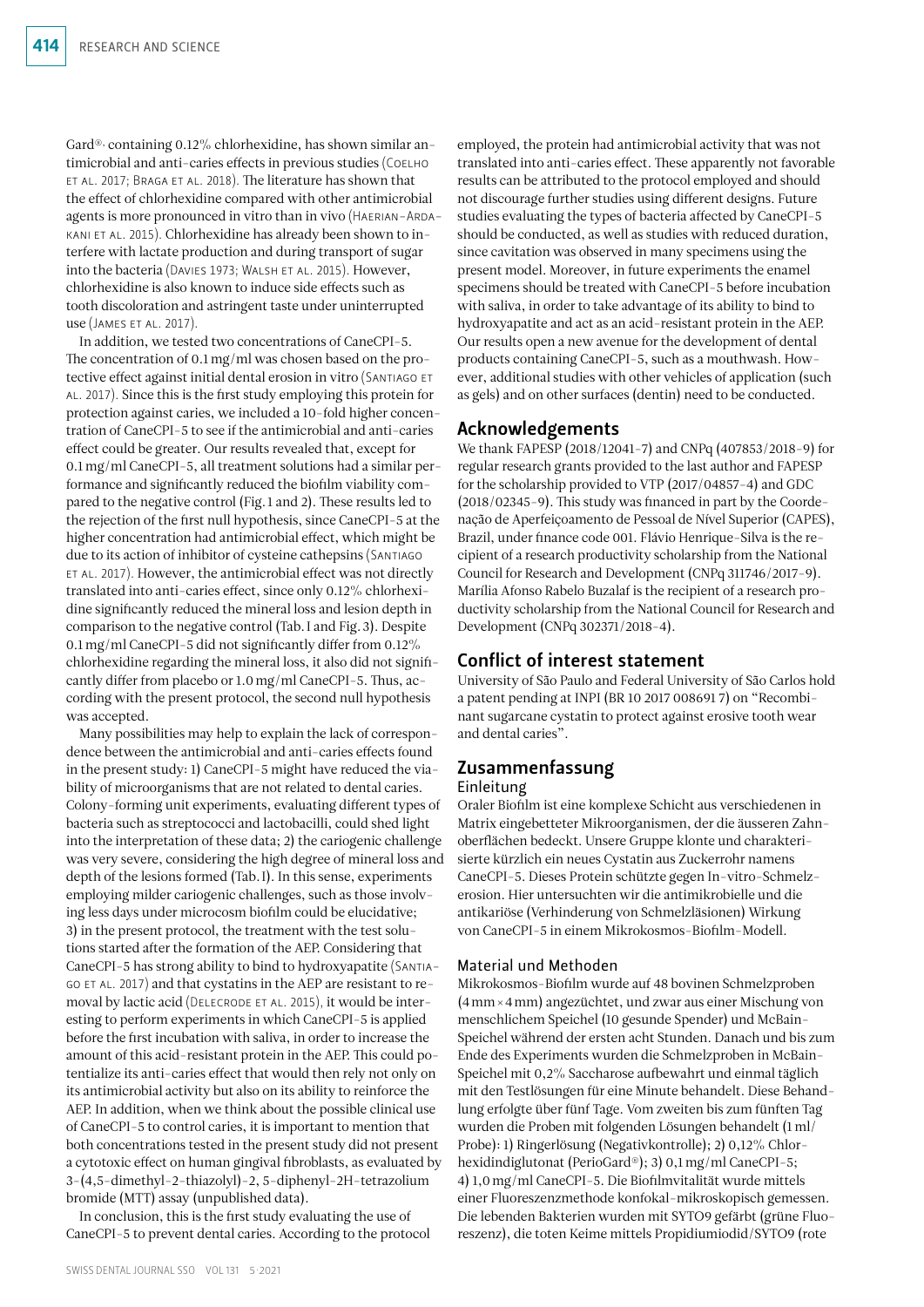Fluoreszenz). Der Mineralgehalt der Schmelzproben wurde mittels Transversaler Mikroradiographie (TMR) bestimmt unter der Annahme, dass gesunder Schmelz 3,15 kg/dm<sup>3</sup> und 87 Vol% Mineral enthält. Läsionstiefe (LT, µm) und der integrierte Mineralverlust (∆Z, %Vol µm) wurden so berechnet. Die Daten wurden mittels ANOVA/Tukey- oder Kruskal-Wallis/Dunn-Tests zwischen den Gruppen verglichen (p<0,05).

### Resultate

Alle Behandlungen ausser 0,1mg/ml CaneCPI-5 reduzierten die Anzahl der toten und erhöhten die Menge der lebendigen Bakterien signifikant gegenüber der Ringerlösung. Jedoch unterschied sich 0,1 mg/ml CaneCPI-5 nicht signifikant (p>0,05) von 1,0mg/ml CaneCPI-5 und 0,12% Chlorhexidin. Bezüglich Mineralverlust unterschied sich nur 0,12% Chlorhexidin von der Ringerlösung, aber unterschied sich wiederum nicht signifikant von 0,1mg/ml Cane-CPI-5.

#### Diskussion

Wir wählten 0,12% Chlorhexidin als Kontrollbehandlung, weil diese Lösung sich klinisch zur dentalen Biofilmkontrolle etabliert hat. Es wurden zwei Konzentrationen von CaneCPI-5 untersucht. Der diesbezüglich beobachtete Antibiofilm-Effekt übertrug sich allerdings nicht messbar auf den Mineralverlust. Dieses Resultat könnte sich durch den starken kariösen Effekt im verwendeten Modell erklären und/oder durch die Zugabe des untersuchten Proteins CaneCPI-5 nach einer ersten Inkubation im Speichel. Unter den Bedingungen dieses Experiments hatte also CaneCPI-5 eine antimikrobielle Wirkung, die sich aber nicht in einen antikariösen Effekt übertrug.

# Résumé

#### Introduction

Le biofilm oral est une couche complexe composée de différents microorganismes inclus dans une matrice, qui recouvre les surfaces externes des dents. Notre groupe a cloné et caractérisé récemment une nouvelle cystatine de la canne à sucre, appelée CaneCPI-5. Cette protéine a protégé *in vitro* contre l'érosion de l'émail. Nous avons investigué ici l'effet antimicrobien et anticariogène (prévention des lésions de l'émail) de la CaneCPI-5 dans un modèle de biofilm microcosmique (n.d.t.: *CPI: cysteine protease inhibitor*).

#### Matériel et méthodes

Un biofilm microcosmique a été cultivé sur 48 échantillons d'émail bovin (4mm×4mm), dans un mélange de salive

humaine (10 donneurs sains) et de salive artificielle (McBain) pendant les huit premières heures. Ensuite et jusqu'à la fin de l'expérience, les échantillons d'émail ont été conservés dans de la salive McBain avec 0,2% de saccharose, et traités une fois par jour pendant une minute avec les solutions à tester. Ce traitement a été réalisé pendant une période de cinq jours. Du deuxième au cinquième jour, les échantillons ont été traités avec les solutions suivantes (échantillon de 1ml): 1) solution de Ringer (contrôle négatif); 2) diglutonate de chlorhexidine à 0,12% (PerioGard®); 3) CaneCPI-5 à 0,1mg/ml; 4) CaneCPI-5 à 1,0mg/ml. La vitalité du biofilm a été mesurée par microscopie confocale en utilisant une méthode de fluorescence. Les bactéries vivantes ont été colorées avec du SYTO9 (fluorescence verte), les germes morts avec de l'iodure de propidium/SYTO9 (fluorescence rouge). La teneur en minéraux des prélèvements d'émail a été déterminée par microradiographie transverse (TMR) en supposant que l'émail sain contient 3,15 kg/m<sup>3</sup> et 87% en volume de minéraux. La profondeur des lésions (LT, µm) et la perte minérale intégrée (∆Z,% vol µm) ont été calculées de cette manière. Les données des différents groupes ont été comparées à l'aide des tests ANOVA/Tukey ou Kruskal-Wallis/Dunn (p<0,05).

### Résultats

Tous les traitements – sauf la solution de CaneCPI-5 à 0,1mg/ml – ont réduit le nombre de bactéries mortes et augmenté la quantité de bactéries vivantes de manière significative comparativement à la solution de Ringer. Cependant, 0,1mg/ml de CaneCPI-5 ne différait pas significativement (p>0,05) de 1,0mg/ml de CaneCPI-5 et de 0,12% de chlorhexidine. En ce qui concerne la perte de minéraux, seule la solution à 0,12% de chlorhexidine différait de la solution de Ringer, mais là encore, elle ne différait pas de manière significative de la solution à 0,1mg/ml de CaneCPI-5.

#### **Discussion**

Nous avons choisi la chlorhexidine à 0,12% comme traitement de contrôle car cette solution s'est imposée cliniquement pour le contrôle du biofilm dentaire. Deux concentrations de CaneCPI-5 ont été testées. Cependant, l'effet antibiofilm observé alors n'a pas eu de répercussion mesurable sur la perte de minéraux. Ce résultat pourrait s'expliquer par l'effet carieux important du modèle utilisé, et/ou par l'ajout de la protéine étudiée CaneCPI-5 après une première incubation dans la salive. Dans les conditions de cette expérience, la CaneCPI-5 a donc eu un effet antimicrobien, mais cela ne s'est pas traduit par un effet anticariogène.

# References

- Angmar B, Carlström D, Glas J E: Studies on the ultrastructure of dental enamel. IV The mineralization of normal human enamel. J Ultrastruct Res 8: 12–33 (1963)
- ARENDS J, TEN BOSCH J J: Demineralization and remineralization evaluation techniques. J Dent Res 71: 924–928 (1992)

Braga A S, de Melo Simas L L, Pires J G, Souza B M, de Souza Rosa de Melo F P, Saldanha L L, Dokkedal A L, Magalhaes A C: Antibiofilm and anti-caries effects of an experimental mouth rinse containing *Matricaria chamomilla* L. extract under microcosm biofilm on enamel. J Dent 24: 103415 (2020)

Braga A S, Pires J G, Magalhães A C: Effect of a mouthrinse containing *Malva sylvestris* on the viability and activity of microcosm biofilm and on enamel demineralization compared to known antimicrobials mouthrinses. Biofouling 34: 252–261 (2018)

Buzalaf M A, Hannas A R, Magalhaes A C, Rios D, Honorio H M, Delbem A C: Ph-cycling models for in vitro evaluation of the efficacy of fluoridated dentifrices for caries control: strengths and limitations. J Appl Oral Sci 18: 316–334 (2010)

- Ccahuana-Vasquez R A, Cury J A: *S.Mutans* biofilm model to evaluate antimicrobial substances and enamel demineralization. Braz Oral Res 24: 135–141 (2010)
- Chaves de Paz L E: Image analysis software based on color segmentation for characterization of viability and physiological activity of biofilms. Appli Environ Microbiol 75: 1734–1739 (2009)

COELHO A S E C, PAULA A B P, CARRILHO T M P, D Silva M J R F, Botelho M F R R, Carrilho E V V F: Chlorhexidine mouthwash as an anticaries agent: a systematic review. Quintessence Int 48: 585–591 (2017)